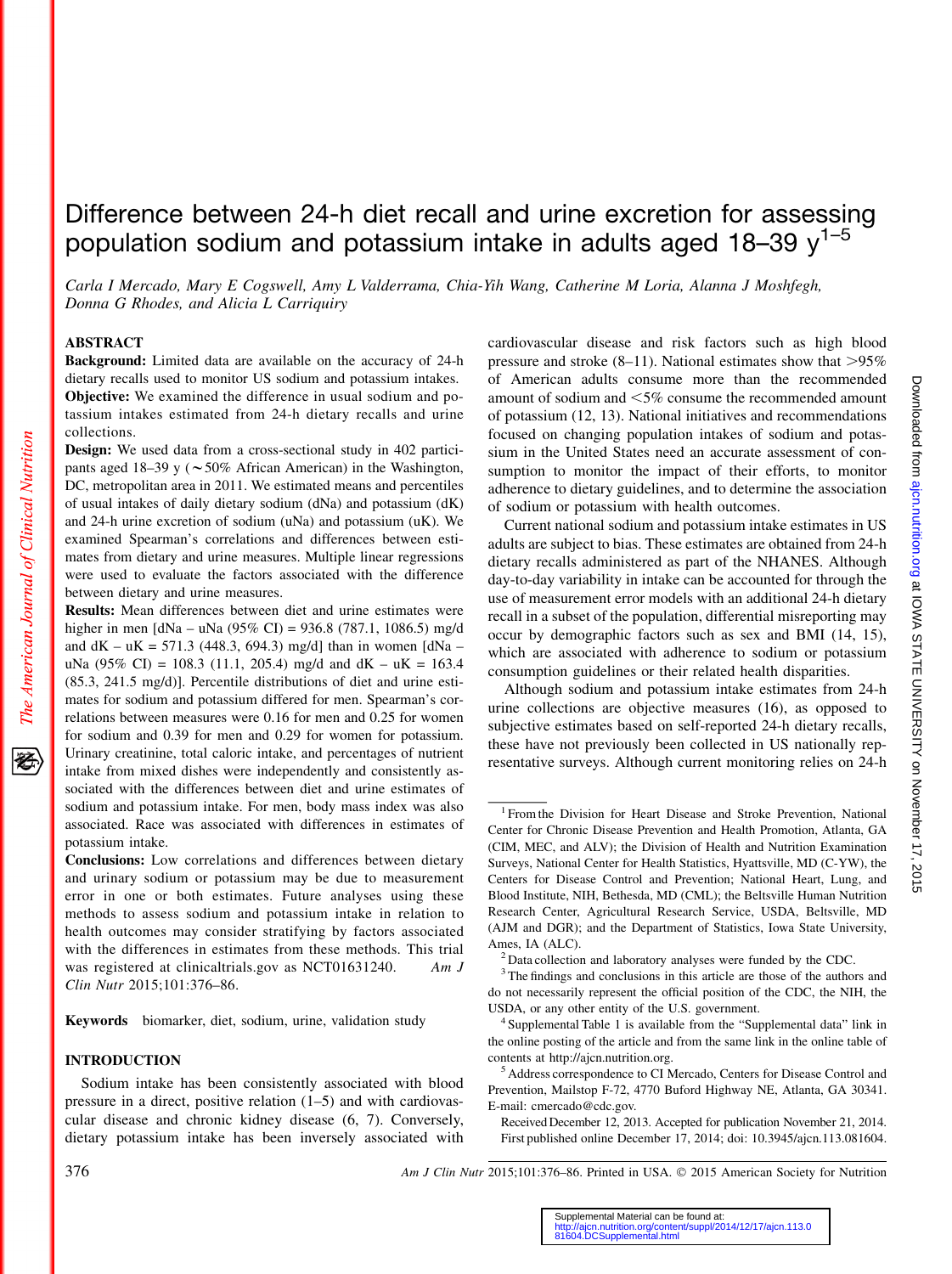dietary recalls and nutrient databases, it is important to assess the accuracy of dietary intake compared with urinary excretion for sodium and potassium within subgroups with potentially different reporting, intake, and excretion. Some studies investigated the accuracy of nutrient intake estimated from 24-h dietary recalls compared with urine excretion from 24-h urine collections and found correlations ranging from 0.14 to 0.59 for sodium (15, 17–21) and from 0.31 to 0.69 for potassium (22, 23). Most of these studies were conducted in other countries, in persons with chronic diseases, or with limited race-ethnic diversity. Furthermore, only a few studies adjusted for day-to-day variability in intake and compared accuracy by possible effect modifiers, including sex, race-ethnicity, age, or BMI; and no studies considered both sodium and potassium in the same study.

The objectives of the current study were to compare estimates of intakes of dietary sodium  $(dNa)^6$  and potassium  $(dK)$  based on 24-h diet recalls with urinary excretion of sodium (uNa) and potassium (uK) based on 24-h urine collections between sex, race, age, and BMI subgroups as well as to determine factors associated with the discrepancies between measures by using a study in young adults, in which 50% of the participants were African American. This trial was registered at clinicaltrials.gov as NCT01631240.

# PARTICIPANTS AND METHODS

#### **Participants**

Participants were drawn from a calibration study conducted from June to August 2011 by the National Center for Health Statistics and previously described in detail (24). Briefly, participants were recruited from the Washington, DC, metropolitan area. A convenience sample of 500 young adults (18–39 y old) with diverse sodium intakes (assessed by questionnaire) was recruited such that 50% were African American and 50% were women. Participants were excluded if they were pregnant, taking loop diuretics, reported chronic kidney disease, or were prescribed new or recently modified hypertension treatment.

A total of 481 participants were scheduled for an initial visit, and 402 (84%) participants provided at least one complete 24-h urine sample and a 24-h dietary recall. A complete urine sample was defined as follows: 1) a total 24-h urinary volume  $>500$  mL, 2) no menstruation during the collection period, 3) a reported length of collection  $>20$  h, and 4) missing one void  $(n = 7)$  or less during collection. Both urine collection and dietary recall measured the same 24-h period, with the 24-h dietary recall administered on completion of the 24-h urine collection. Of the 402 participants, 219 were women and 196 were African American. A convenience subsample of 133 participants completed a second dietary recall and a 24-h urine collection 4–11 d after the first measure and not on the same day of the week.

#### Urine and dietary measures

Values for uNa and uK were estimated from the 24-h urine collection by using an ion-selective electrode  $Na<sup>+</sup>$  and  $K<sup>+</sup>$  assay (Roche Diagnostics). Estimates of uNa and uK were adjusted for the length of time urine was collected. Further adjustments were made to reflect extrarenal losses of sodium and potassium estimated at 90% (25–27) and 77% (25, 28, 29), respectively, by dividing total daily uNa by 0.90 and uK by 0.77. dNa and dK were obtained from standardized interviewer-administered 24-h dietary recall by using the Automated Multiple-Pass Method (14). Sodium and potassium contents of each food and beverage including water were calculated by using the USDA's Food and Nutrient Database for Dietary Studies, version 5.0 (30). Estimates of intake included salt added in cooking and food preparation as assumed in the nutrient profiles for foods. Discretionary salt used at the table was not included.

# Other measurements

Body weight and height were measured by using a standard protocol and used to calculate BMI (in  $\text{kg/m}^2$ ). BMI was categorized as follows: normal (18.5 to  $\leq$ 25), overweight (25 to  $\langle 30 \rangle$ , or obese ( $\geq 30$ ). Underweight participants (BMI  $\langle 18.5;$  $n = 5$ ) were excluded from the analysis considering BMI. Race was self-reported as African American or other.

## Statistical methods

Usual dNa, dK, uNa, and uK were calculated by using PC-SIDE (Software for Intake Distribution Estimation; Iowa State University), which implements the Iowa State University method to account for day-to-day variation. This method transforms data into the normal scale and allows adjustment for covariates. As long as a subsample has at least 2 repeated measures, a measurement error model that removes the within-person variation from observed measurements can be fitted (31). The estimated usual intakes are then transformed back into the original scale. Because of different distributions of dNa, dK, uNa, and uK for men and women, measurement error models were fitted separately for each sex and adjusted for day of the week and participant age in years. Analytic exclusion included influential outliers for dNa, dK, uNa, and uK estimates  $(n = 1)$ . In PC-SIDE, the best linear unbiased predictors of usual dNa, dK, uNa, and uK were calculated for individuals. Study population percentiles with 95% CIs were also calculated (32). Best linear unbiased predictors of usual total caloric intake and urinary creatinine excretion were obtained as well. These estimates of usual quantities were used in all further analyses.

Spearman's correlation between dNa and dK from 24-h dietary recall compared with uNa and uK from 24-h urine collection and the difference ( $dNa - uNa$  and  $dK - uK$ ) were estimated by using STATA 12.0 (StataCorp). Variations in correlations and differences between measures were calculated by sex and then by race (African American or other race), BMI (normal, overweight, and obese), and age group (18–39 y). Bland-Altman plots were used to examine whether the difference between measures varied across the range of consumption by plotting the difference for each individual against the mean of both measures. In Bland-Altman plots, the 95% limits were calculated by the mean difference  $\pm$  1.96  $\times$  SD. Multiple linear regression was used to evaluate associations between the difference in sodium measures and covariates [race (African American or other races), age (y), and BMI  $(kg/m<sup>2</sup>)$ ], urine measures (total 24-h urine volume and urine creatinine), and

移

<sup>6</sup> Abbreviations used: dK, dietary potassium intake; dNa, dietary sodium intake; uK, urinary potassium excretion; uNa, urinary sodium excretion.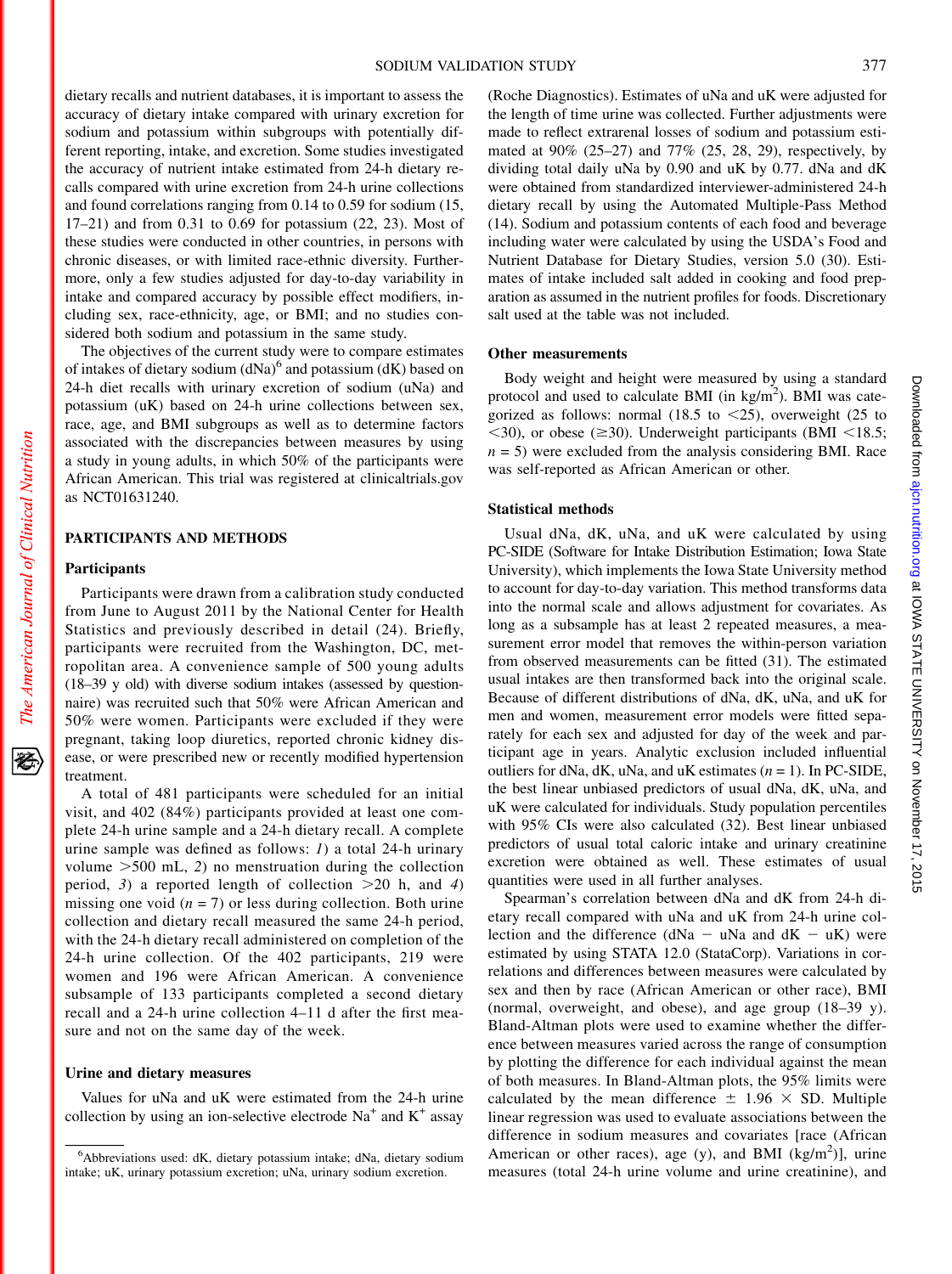dietary components [total caloric intake, weekend vs. weekday, and percentage of sodium or potassium from food groups (dairy, protein, mixed dishes, grains, fruit and vegetables, beverages, and other foods)], with adjustment for each of the other covariates. Significance was denoted as a 2-sided P value  $< 0.05$ .

#### Sensitivity analysis

All analyses were repeated after excluding participants with potentially incomplete 24-h urine collection based on creatinine concentrations [i.e., a creatinine ratio (observed: expected)  $<$  0.6]. Expected creatinine excretion was calculated by using 2 methods: Joossens and Geboers (33) and Mage et al. (34). In the Joossens and Geboers algorithm, expected 24-h creatinine excretion (mg/d) = G  $\times$  body weight (kg), where G = 21 for women and 24 for men. Mage's algorithms are as follows: for men, expected 24-h creatinine (mg/d) =  $0.00179 \times 140$  – age (y)]  $\times$  [weight (kg)<sup>1.5</sup>  $\times$  height (cm)<sup>0.5</sup>]  $\times$  [1 + 0.18  $\times$  (African American = 1, other races = 0)]  $\times$  [1.366 – 0.0159 BMI (kg/m<sup>2</sup>)]; for women, expected 24-h creatinine (mg/d) =  $0.00163 \times [140$ age (y)]  $\times$  [weight (kg)<sup>1.5</sup>  $\times$  height (cm)<sup>0.5</sup>]  $\times$  [1 + 0.18  $\times$ (African American = 1, other races = 0)]  $\times$  [1.429–0.0198 BMI  $(kg/m<sup>2</sup>)$ ]. Participants with potentially incomplete 24-h urine collection were defined as having creatinine ratios  $<0.60$  by using one or both methods. Therefore, the sensitivity analysis only included those creatinine ratios  $\geq 0.60$  from both methods. In addition, for comparison with results using the usual intake/ excretion analyses, results from 1-d measures were calculated and are provided in Supplemental Table 1.

# **RESULTS**

Demographic, dietary, and biomarker measures for the study participants are presented in Table 1. By design, approximately half of the participants were women (54%) or African American (49%). More women (35%) were obese than men (21%). Mean dNa and dK were greater for men (4827 and 3277 mg/d, respectively) than for women (3507 and 2544 mg/d, respectively). Mean dNa was significantly greater than mean uNa in men (4827 vs. 3891 mg/d;  $P < 0.0001$ ) and women (3507 vs. 3399) mg/d;  $P = 0.03$ ). Mean dK was significantly greater than mean uK for men and women ( $P < 0.0001$ ).

Cumulative population percentiles for dNa and uNa as well as dK and uK are shown for men and women in Figure 1. Distributions for sodium and potassium measures for women were generally similar because CIs were overlapping throughout the entire distributions. For men, dietary distributions were shifted to the right of, or greater than, their respective urine measures, with 95% CIs only overlapping at the tail ends.

Correlation coefficients and the difference between measures (diet minus urine estimates) are shown in Table 2. Correlations between sodium measures were 0.16 ( $P = 0.03$ ) for men and  $0.25$  ( $P < 0.001$ ) for women. Among men, these correlations were highest for those aged 23–29 y ( $\rho = 0.29$ ) compared with those aged 30–39 y ( $\rho = 0.03$ ). Among women, the correlations between sodium measures were higher for women of other raceethnicities ( $\rho = 0.30$ ) and lowest among African Americans ( $\rho =$ 0.15). dNa was, on average, greater than uNa for men, with a mean difference of 936.8 mg/d (95% CI: 787.1, 1086.5 mg/d). This difference did not vary by race  $(P = 0.93)$  or age group (23– 29 vs. 18–22 y,  $P = 0.91$ ; 30–39 vs. 18–22 y,  $P = 0.83$ ) but did

The American Journal of Clinical Nutrition

TABLE 1

| Demographic characteristics, dietary nutrient intake, and biomarkers by sex: Washington, DC, metropolitan area in 2011 <sup>1</sup> |  |  |
|-------------------------------------------------------------------------------------------------------------------------------------|--|--|
|                                                                                                                                     |  |  |

|                                                      | Men $(n = 183)$      | Women $(n = 219)$  | $\boldsymbol{P}$          |
|------------------------------------------------------|----------------------|--------------------|---------------------------|
| Race, $n$ (%)                                        |                      |                    | $0.964^2$                 |
| African American                                     | 89 (49)              | 107(49)            |                           |
| Other                                                | 94 (51)              | 112(51)            |                           |
| BMI category, $n(\%)$                                |                      |                    | $0.004^2$                 |
| Underweight                                          | 1(1)                 | 4(2)               |                           |
| Normal                                               | 77 (42)              | 86 (39)            |                           |
| Overweight                                           | 66 (36)              | 52 (24)            |                           |
| Obese                                                | 39(21)               | 77 (35)            |                           |
| Age category (y), $n$ (%)                            |                      |                    | $0.994^2$                 |
| $18 - 22$                                            | 51 (28)              | 60(27)             |                           |
| $23 - 29$                                            | 72 (39)              | 87 (40)            |                           |
| $30 - 39$                                            | 60 (33)              | 72 (33)            |                           |
| Total kilocalories                                   | $2862.5 \pm 44.59^4$ | $2157.4 \pm 33.00$ | $\leq 0.001^5$            |
| Dietary sodium intake, mg/d                          | $4827.3 \pm 73.22$   | $3507.3 \pm 47.65$ | $\leq 0.001^5$            |
| Adjusted urinary sodium excretion, <sup>6</sup> mg/d | $3890.6 \pm 31.53$   | $3399.0 \pm 35.84$ | $\leq 0.001^5$            |
| Dietary potassium intake, mg/d                       | $3277.0 \pm 58.96$   | $2544.0 \pm 34.00$ | $\leq 0.001^5$            |
| Urinary potassium excretion, mg/d                    | $2705.7 \pm 50.89$   | $2380.6 \pm 32.84$ | $\leq 0.001$ <sup>5</sup> |
| Urinary creatinine excretion, mg/d                   | $1916.6 \pm 30.82$   | $1342.4 \pm 15.08$ | $\leq 0.001^5$            |
|                                                      |                      |                    |                           |

<sup>1</sup>Usual dietary intakes from the PC-SIDE (Software for Intake Distribution Estimation; Iowa State University) output are presented for total kilocalories, potassium, and sodium intakes. Usual biomarker excretion was estimated from PC-SIDE and included potassium, sodium, and creatinine excretions.

<sup>2</sup>Derived by Pearson's chi-square test for differences in proportions between sex groups.

<sup>3</sup>BMI categories (in kg/m<sup>2</sup>): underweight (<18), normal (18 to <25), overweight (25 to <30), and obese ( $\geq$ 30). <sup>4</sup>Mean  $\pm$  SE (all such values)

<sup>4</sup>Mean  $\pm$  SE (all such values).

 $^5$ Derived by unpaired t test for differences in means between sex groups.

6 Sodium excretion measures were corrected to account for 90% excretion of all sodium consumed (26, 35).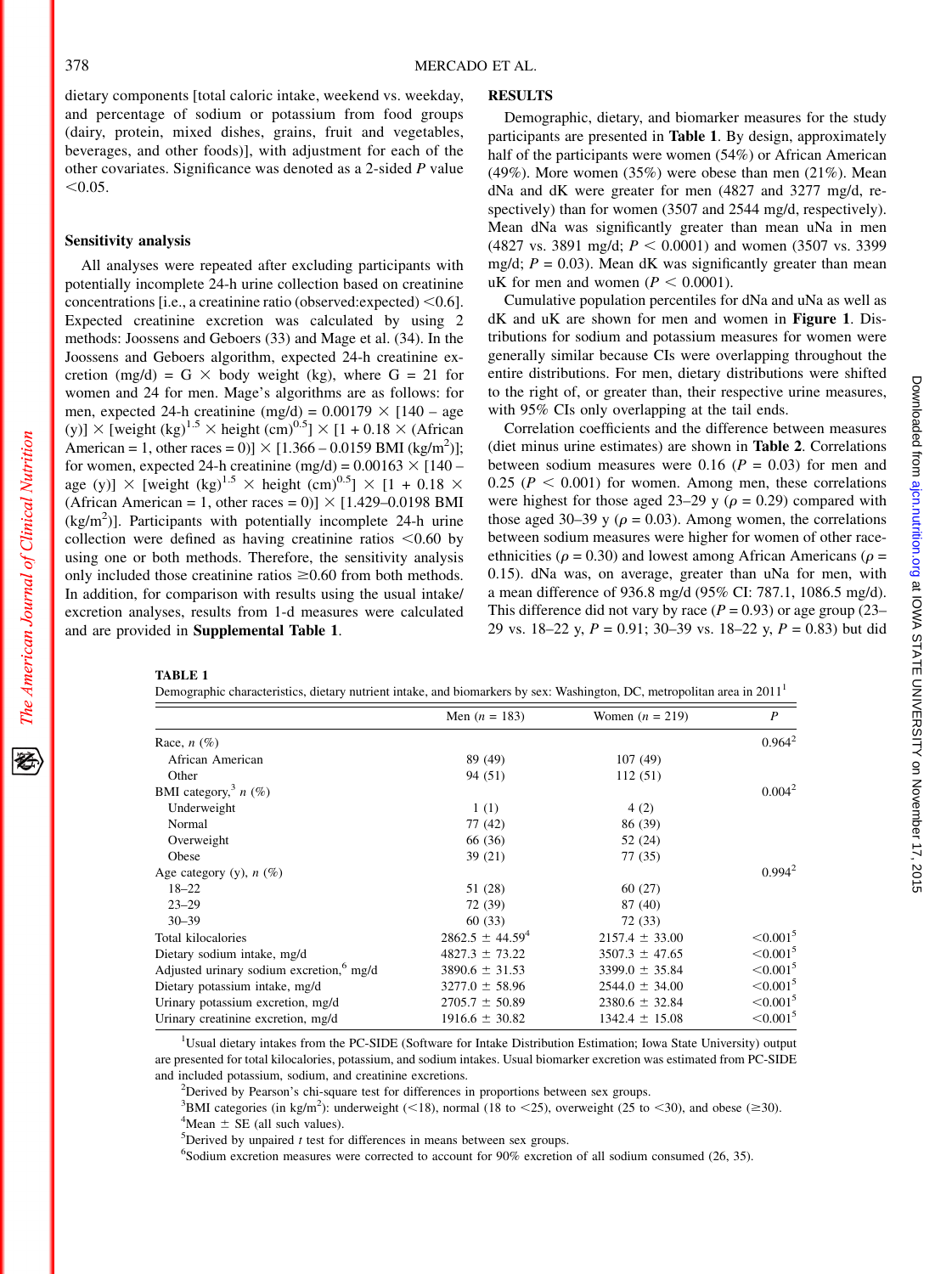

FIGURE 1 Cumulative percentiles of dietary intake and urinary excretion for sodium and potassium: Washington, DC, metropolitan area in 2011. Shown are cumulative percentiles (solid lines) with 95% CIs (dashed lines) of dietary intake and urinary excretion for sodium in women (A) and men (B) and for potassium in women (C) and men (D).

appear to vary by BMI category, with significantly smaller mean differences for obese participants compared with participants with a normal BMI (overweight vs. normal,  $P = 0.18$ ; obese vs. normal,  $P = 0.002$ ). Compared with men, the mean difference was smaller for women at 108.3 mg/d (11.1, 205.4 mg/d). Within race and age, mean differences for women were minimal, with 95% CIs near or crossing zero. Similar to men, there was some variation in the difference by BMI category in women, with overweight women having a significantly smaller difference than those with normal BMI (overweight vs. normal,  $P =$ 0.03; obese vs. normal,  $P = 0.31$ ).

For potassium, correlations between measures were 0.39 ( $P$  < 0.0001) for men and 0.29 ( $P < 0.0001$ ) for women (Table 2). For men, correlation coefficients were highest for those who were obese ( $\rho$  = 0.51) and lowest among African Americans ( $\rho$  = 0.31). For women, correlations were higher among women of other race-ethnicities ( $\rho = 0.44$ ) and lowest among African Americans ( $\rho = 0.10$ ). On average, dK was greater than uK, with mean differences of 571.3 mg/d (95% CI: 448.3, 694.3 mg/d) for men and 163.4 mg/d (95% CI: 85.3, 241.5 mg/d) for women. In men, this difference varied by race  $(P = 0.002)$  and BMI (normal vs. overweight,  $P = 0.17$ ; normal vs. obese,  $P = 0.04$ ) but did not vary by age group (23–29 vs. 18–22 y,  $P = 0.74$ ; 30–39 vs. 18– 22 y,  $P = 0.75$ ). However, mean differences within subgroups of

race ( $P = 0.07$ ), age (23–29 vs. 18–22 y,  $P = 0.40$ ; 30–39 vs. 18– 22 y,  $P = 0.61$ ), or BMI (normal vs. overweight,  $P = 0.17$ ; normal vs. obese,  $P = 0.54$ ) were not significant for women.

The difference in estimated usual individual sodium intake from diet vs. urine excretion was fairly consistent across amounts of sodium and potassium intakes for women (Figure 2A, C). For men, diet measures generally overestimated sodium intake compared with urine measures, and this overestimation was greater at higher intakes, with several individuals falling outside the upper limit of agreement (2948 mg) at an average intake of  $\sim$  4500 mg or more (Figure 2B). For estimated usual potassium intake, individuals also fell outside the limits of agreement, but diet measures appeared to more consistently overestimate urine measures in the middle of the distribution (Figure 2D).

Demographic characteristics (race and age), BMI, urine measures (total 24-h urine volume and urinary creatinine), and dietary components [total caloric intake, weekend vs. weekday, and percentage of sodium or potassium from food groups (dairy, protein, mixed dishes, grains, fruit and vegetables, beverages, and other foods)] associated with the difference between sodium measures  $(dNa - uNa)$  are presented in **Table 3**. BMI in men was significantly associated with the difference in sodium measures, but race and age were not. Of the urine measures, after all of the covariates were controlled for, urine creatinine was significantly

经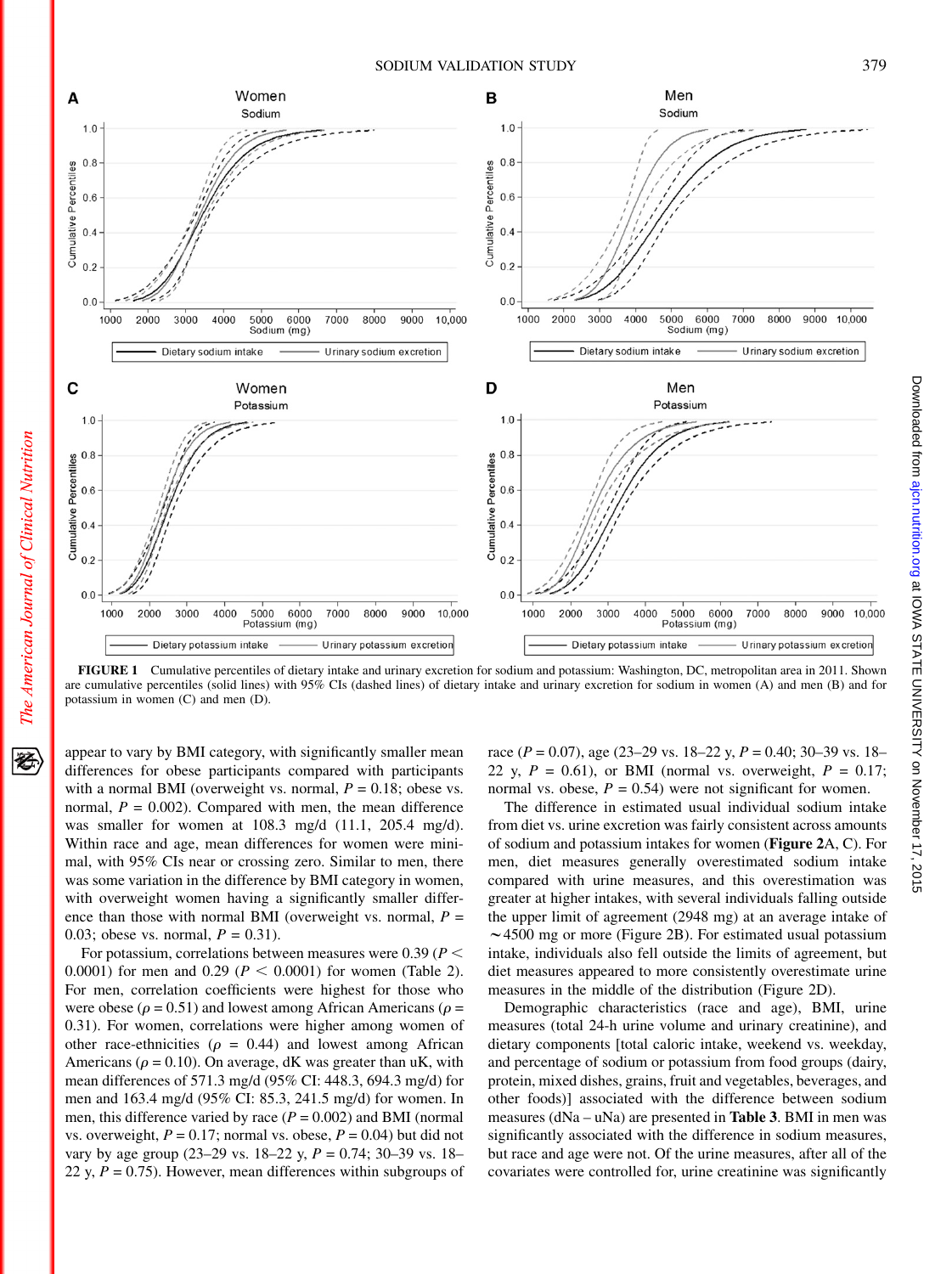| I |
|---|
|   |

TABLE<sub>2</sub> TABLE 2

| $\frac{1}{2}$        |
|----------------------|
|                      |
| I                    |
|                      |
|                      |
|                      |
|                      |
| l<br>I               |
|                      |
|                      |
|                      |
|                      |
| l                    |
| i<br>č               |
|                      |
|                      |
| ---------            |
| į                    |
| j                    |
|                      |
|                      |
|                      |
|                      |
|                      |
|                      |
|                      |
|                      |
|                      |
| $\overline{a}$       |
|                      |
| ļ<br>֚֘֝֬            |
|                      |
|                      |
| ׇ֚֬֡                 |
|                      |
| $\ddot{\phantom{a}}$ |
|                      |
|                      |
|                      |
|                      |
|                      |
|                      |
|                      |
|                      |
| ׇ֚֬֡֡֡֡֡֡            |
| ì                    |
| i<br>f               |
| ļ<br>ׇ֦֡             |
|                      |
|                      |
| į                    |
|                      |
|                      |
|                      |
|                      |
| l                    |
| i                    |
| ı                    |
|                      |
|                      |
|                      |
|                      |
| ׇ֠                   |
|                      |

|                                 |                |                   |                 | Sodium    |                                                                                                                                                                                                        |        |                      |                       | Potassium |                               |                          |
|---------------------------------|----------------|-------------------|-----------------|-----------|--------------------------------------------------------------------------------------------------------------------------------------------------------------------------------------------------------|--------|----------------------|-----------------------|-----------|-------------------------------|--------------------------|
|                                 | $\overline{a}$ | dNa, mg/d         | $uNa2mg/d$      | σ         | Difference, <sup>3</sup> mg/d                                                                                                                                                                          | Þ,     | dK, mg/d             | uK, mg/d              | σ         | Difference, <sup>3</sup> mg/d | $\mathcal{P}^4$          |
| All men<br>Men                  | 183            | $4827 \pm 73.2^5$ | $3891 \pm 31.5$ | $0.16*$   | 936.8 (787.1, 1086.5)                                                                                                                                                                                  |        | $3277 = 59.0$        | $2706 \pm 50.9$       | $0.39**$  | 571.3 (448.3, 694.3)          |                          |
| Race                            |                |                   |                 |           |                                                                                                                                                                                                        |        |                      |                       |           |                               |                          |
| African American                | 89             | $4815 \pm 105.8$  | $3871 \pm 50.8$ | 0.13      | 943.8 (720.4, 1167.1)                                                                                                                                                                                  | Ref    | $3273 + 88.1$        | $2503 \pm 60.0$       | $0.31**$  | 770.7 (591.8, 949.5)          | Ref                      |
| Other                           | 54             | $4839 \pm 102.0$  | $3909 \pm 38.3$ | 0.20      | 930.2 (725.5, 1134.8)                                                                                                                                                                                  | 0.93   | $3280 = 79.3$        | $2898 \pm 76.3$       | $0.50**$  | 382.5 (219.3, 545.7)          | 0.002                    |
| Age category (y)                |                |                   |                 |           |                                                                                                                                                                                                        |        |                      |                       |           |                               |                          |
| $18 - 22$                       |                | 4811 ± 164.9      | $3868 + 53.9$   | 0.13      | 943.3 (610.2, 1276.5)                                                                                                                                                                                  | Ref    | $3388 \pm 111.7$     | $2815 \pm 102.1$      | $0.39***$ | 573.3 (320.9, 825.6)          | Ref                      |
| $23 - 29$                       | 72             | $4885 \pm 104.6$  | $3920 \pm 51.4$ | $0.29*$   | 965.2 (750.7, 1179.8)                                                                                                                                                                                  | 0.91   | $3174 \pm 87.9$      | $2651 \pm 79.8$       | $0.41**$  | 523.2 (343.9, 702.5)          | 0.74                     |
| $30 - 39$                       | $\infty$       | $4772 \pm 122.1$  | $3875 + 58.5$   | 0.03      | 897.1 (631.7, 1162.4)                                                                                                                                                                                  | 0.83   | $3306 \pm 110.2$     | 86.1<br>$+1$<br>2678  | $0.35***$ | 627.3 (395.7, 858.9)          | 0.75                     |
| BMI category <sup>6</sup>       |                |                   |                 |           |                                                                                                                                                                                                        |        |                      |                       |           |                               |                          |
| Normal                          | 77             | $4963 \pm 121.6$  | $3815 \pm 46.3$ | 0.18      | 1148.3 (903.6, 1393.0)                                                                                                                                                                                 | Ref    | 3389 ± 104.9         | $2672 \pm 87.2$       | $0.35***$ | 717.0 (492.4, 941.6)          | Ref                      |
| Overweight                      | 66             | $4756 \pm 125.6$  | $3844 \pm 45.7$ | 0.2       | 912.1 (658.6, 1165.6)                                                                                                                                                                                  | 0.18   | $3201 \pm 91.0$      | $2689 \pm 70.8$       | $0.32**$  | 512.7 (330.6, 694.8)          | 0.17                     |
| Obese                           | 39             | $4657 \pm 117.9$  | $4122 \pm 77.6$ | 0.17      | 534.7 (279.9, 789.5)                                                                                                                                                                                   | 0.002  | 97.8<br>$+1$<br>3183 | 113.0<br>$+1$<br>2823 | $0.51**$  | 359.6 (156.8, 562.4)          | 0.04                     |
| Women                           |                |                   |                 |           |                                                                                                                                                                                                        |        |                      |                       |           |                               |                          |
| All women                       | 219            | $3507 + 47.7$     | $3399 = 35.8$   | $0.25**$  | 108.3 (11.1, 205.4)                                                                                                                                                                                    | $\mid$ | $2544 = 34.0$        | $2381 \pm 32.8$       | $0.29**$  | 163.4(85.3, 241.5)            | $\overline{\phantom{a}}$ |
| Race                            |                |                   |                 |           |                                                                                                                                                                                                        |        |                      |                       |           |                               |                          |
| African American                | 107            | $3550 \pm 72.2$   | $3441 \pm 50.3$ | 0.15      | $109.1 (-39.1, 257.3)$                                                                                                                                                                                 | Ref    | $2506 \pm 53.3$      | $2269 \pm 41.9$       | 0.10      | 236.9 (111.5, 362.3)          | Ref                      |
| Other                           | 112            | $3466 \pm 62.7$   | $3359 \pm 50.9$ | $0.34**$  | $107.4 (-21.5, 236.3)$                                                                                                                                                                                 | 0.99   | $2581 \pm 42.7$      | $2487 \pm 48.3$       | $0.44**$  | $93.2 (-1.6, 188.0)$          | 0.07                     |
| Age category (y)                |                |                   |                 |           |                                                                                                                                                                                                        |        |                      |                       |           |                               |                          |
| $18 - 22$                       | $\infty$       | $3470 \pm 92.3$   | 3341 $\pm$ 71.4 | $0.30*$   | $128.7 (-49.3, 306.7)$                                                                                                                                                                                 | Ref    | ± 68.1<br>2512:      | 71.8<br>$2360 \pm$    | $0.37***$ | 152.7 (7.2, 298.1)            | Ref                      |
| $23 - 29$                       | 87             | $3606 \pm 68.0$   | $3459 \pm 57.1$ | $0.33***$ | 146.5(5.4, 287.5)                                                                                                                                                                                      | 0.88   | $2604 \pm 47.6$      | $2377 \pm 45.1$       | $0.36***$ | 226.9 (122.6, 331.2)          | $^{0.40}$                |
| $30 - 39$                       | 72             | $3420 \pm 90.9$   | $3375 \pm 60.0$ | 0.16      | $45.1 (-151.8, 242.0)$                                                                                                                                                                                 | 0.54   | 64.5<br>$+1$<br>2498 | 59.3<br>$+$<br>2402   | 0.17      | $95.6 (-69.2, 260.4)$         | 0.61                     |
| $\mathbf{BMI}$ category<br>$^6$ |                |                   |                 |           |                                                                                                                                                                                                        |        |                      |                       |           |                               |                          |
| Normal                          | 86             | $3502 \pm 72.1$   | $3288 \pm 50.9$ | 0.18      | 213.7 (59.4, 368.0)                                                                                                                                                                                    | Ref    | $2590 \pm 55.3$      | $2377 \pm 53.7$       | 0.17      | 213.5 (77.1, 349.8)           | Ref                      |
| Overweight                      | 52             | $3327 + 83.6$     | $3388 \pm 64.1$ | $0.28*$   | $-60.7 (-237.4, 116.1)$                                                                                                                                                                                | 0.03   | $2444 = 73.4$        | $2376 \pm 64.1$       | $0.38***$ | $67.5 (-87.0, 222.0)$         | 0.17                     |
| Obese                           | 77             | $3635 \pm 91.5$   | $3542 \pm 69.3$ | $0.30**$  | $93.1 (-87.4, 273.6)$                                                                                                                                                                                  | 0.31   | 55.0<br>$2561 \pm$   | ± 56.9<br>2405        | $0.39**$  | 156.1 (29.6, 282.7)           | 0.54                     |
| $\sim$ $\sim$                   |                |                   |                 |           | Best linear unbiased predictors derived from PC-SIDE (Software for Intake Distribution Estimation; Iowa State University) were used for dNa, aNA, dK, and aK in assessing correlations and differences |        |                      |                       |           |                               |                          |

\*P < 0.05 and \*\*P < 0.01 (2-sided P values for Spearman's correlation coefficient). dK, dietary potassum intake; dNa, dietary sodium intake; Ref, reference; uK, urinary potassum excretion; uNa, urinary \*P , 0.05 and \*\*P , 0.01 (2-sided P values for Spearman's correlation coefficient). dK, dietary potassium intake; dNa, dietary sodium intake; Ref, reference; uK, urinary potassium excretion; uNa, urinary sodium excretion. sodium excretion.

<sup>2</sup>Sodium excretion measures were corrected to account for 90% excretion of all sodium consumed (26, 35).

 $3$ Difference  $=$  dietary intake – urinary excretion.

<sup>2</sup>Sodium excretion measures were corrected to account for 90% excretion of all sodium consumed (26, 35).<br><sup>3</sup>Difference = dietary intake – urinary excretion.<br><sup>4</sup>P values from *t* test testing if the mean difference betwee  $^{4}P$  values from t test testing if the mean difference between measures was significantly different within categories of race, age, and BMI.

 $5$ Mean  $\pm$  SE (all such values).

"BMI categories (in kg/m<sup>2</sup>): normal (18 to <25), overweight (25 to <30), and obese ( $\geq$ 30). **BMI** categories (in kg/m<sup>2</sup>): normal (18 to <25), overweight (25 to <30), and obese ( $\geq$ 30).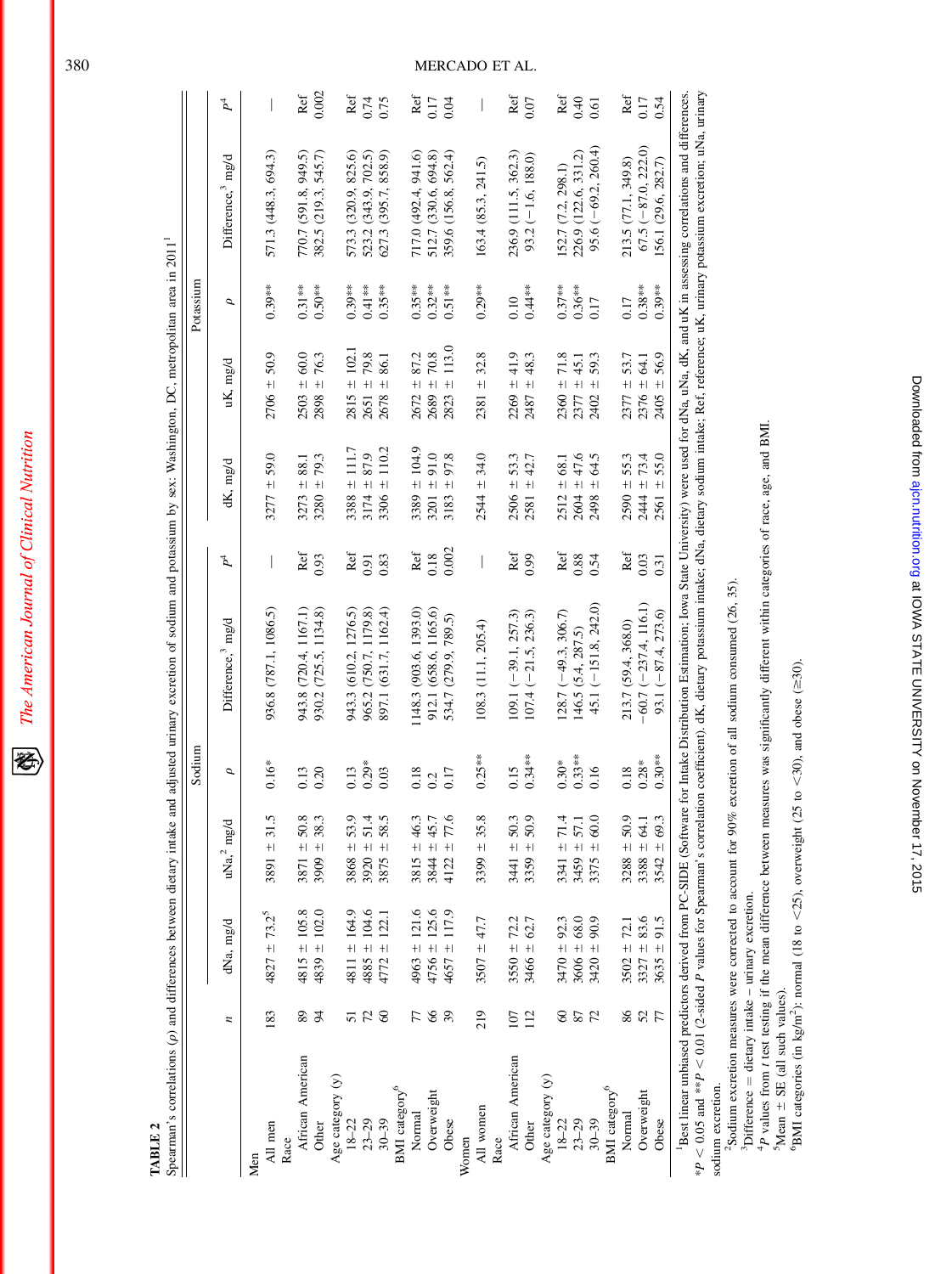

FIGURE 2 Bland-Altman graphs for assessing bias between dietary intake and urinary excretion measures for sodium and potassium: Washington, DC, metropolitan area in 2011. Shown are Bland-Altman graphs with mean differences and 95% limits of agreement (means  $\pm$  1.96 SDs) for sodium in women (A) and men (B) and for potassium in women (C) and men (D).

associated with the difference in men and women as well as urine potassium in men. Most of the dietary components were significantly associated with the mean difference between sodium measures in men and women.

Results from the regression analysis testing the factors associated with the difference between potassium measures  $(dK - uK)$  are presented in Table 4. In the full model that adjusted for all covariates, measures significantly associated with the difference in potassium measures were race for both sexes and BMI in men. Similar to the sodium analysis, urine creatinine was significantly associated with the difference between potassium measures for men and women as well as with urine sodium for men. Many of the dietary components were significantly associated with the difference between potassium measures for men and women.

In the sensitivity analyses with the removal of all participants with potentially incomplete 24-h urine collections based on creatinine concentrations (31 men and 35 women), the results did not substantially change. Also, the results did not differ when removing those who were missing one void  $(n = 7)$  in their urine collection.

# DISCUSSION

The American Journal of Clinical Nutrition

移

In this study in young adults (18–39 y), dNa and dK from 24-h dietary recalls were significantly greater than uNa and uK from

24-h urine collections. For sodium measures, the difference was small or nonsignificant in most subgroups of women. Sodium differences did not vary by race or age group but did vary by BMI, with greater differences between measures among those with a normal BMI. The differences between potassium measures were smaller than sodium differences for men but not for women. The magnitudes of the correlation coefficients were overall higher between potassium measures than were those for sodium.

Our findings of greater mean dNa and dK than uNa and uK were not anticipated. Although limited studies have compared sodium or potassium estimates from a 24-h dietary recall with 24-h urine collections, most have found mean estimates from urine collection to be greater than those from dietary recall (15, 17, 20, 23, 36–41). We would expect estimates to be greater from a biomarker because these are objective measures that capture nutrients from nondietary sources (water, supplements, and medication), and people are more likely to underreport diet due to recall bias (e.g., misreporting portion size, omitting foods that were consumed or salt added at the table) (42). One study in adults aged 30–69 y (37) using the same dietary method as in this study and another in postmenopausal women aged 50–79 (41) compared dietary estimates with those from 24-h urine collections and found that dNa estimates were  $\leq 9\%$  lower than uNa estimates. The study in postmenopausal women also considered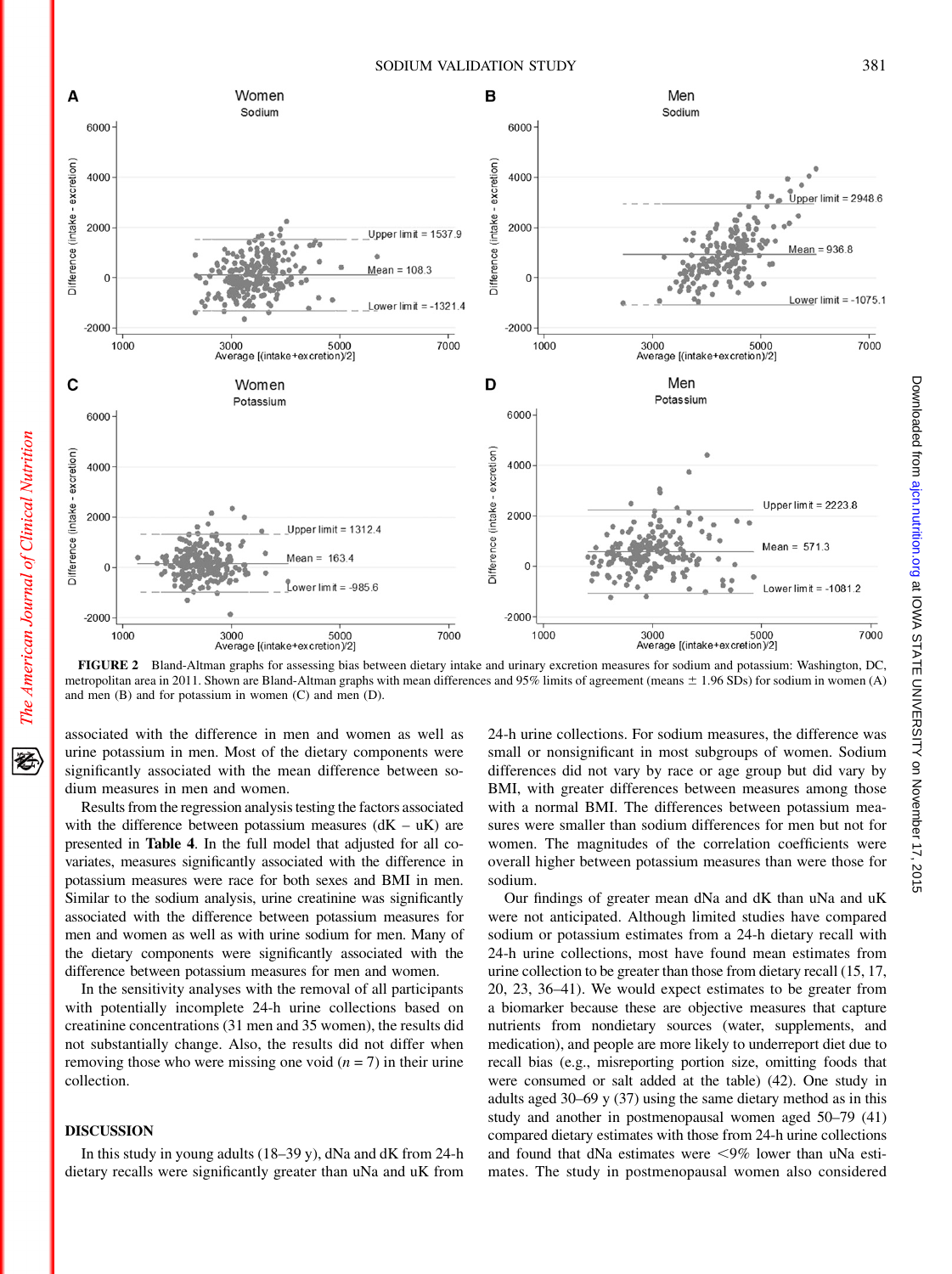# TABLE 3

Linear regression coefficients  $(\beta)$  from univariate and multivariate analyses of differences between dietary sodium intake and adjusted urinary sodium excretion according to demographic, diet, and biomarker covariates: Washington, DC, metropolitan area in  $2011<sup>1</sup>$ 

|                                                 |          | Men $(n = 183)$  |                  |          | Women $(n = 219)$ |                  |
|-------------------------------------------------|----------|------------------|------------------|----------|-------------------|------------------|
| Difference as a dependent variable <sup>2</sup> | $\beta$  | 95% CI           | $\boldsymbol{P}$ | $\beta$  | 95% CI            | $\boldsymbol{P}$ |
| Univariate analysis                             |          |                  |                  |          |                   |                  |
| Race <sup>3</sup>                               | $-13.6$  | $-314.4, 287.2$  | 0.93             | $-1.7$   | $-197.0$ , 193.6  | 0.99             |
| Age, $4y$                                       | $-3.8$   | $-31.8, 24.2$    | 0.79             | $-1.4$   | $-18.3, 15.5$     | 0.87             |
| BMI <sup>4</sup> kg/m <sup>2</sup>              | $-47.7$  | $-68.9, -26.5$   | < 0.001          | $-7.2$   | $-22.5, 8.2$      | 0.36             |
| Total 24-h urine volume, <sup>5</sup> mL        | 0.1      | $-0.1, 0.3$      | 0.34             | $-0.05$  | $-0.2, 0.1$       | 0.57             |
| Urinary potassium, mg/d                         | $-0.1$   | $-0.3, 0.1$      | 0.46             | $-0.2$   | $-0.4, 0.03$      | 0.09             |
| Urinary creatinine, mg/d                        | $-0.4$   | $-0.7, 0.03$     | 0.07             | $-0.6$   | $-1.1, -0.2$      | 0.007            |
| Total kilocalories                              | 1.2      | 1.0, 1.5         | < 0.001          | 0.9      | 0.7, 1.0          | < 0.001          |
| Percentage of sodium from <sup>6</sup>          |          |                  |                  |          |                   |                  |
| Dairy                                           | 0.8      | 0.4, 1.1         | < 0.001          | 0.6      | 0.2, 0.9          | 0.001            |
| Protein                                         | 0.3      | 0.2, 0.4         | < 0.001          | 0.2      | 0.1, 0.3          | 0.001            |
| Mixed dishes                                    | 0.3      | 0.2, 0.4         | < 0.001          | 0.2      | 0.1, 0.3          | < 0.001          |
| Grains                                          | 0.4      | 0.3, 0.5         | < 0.001          | 0.3      | 0.2, 0.4          | < 0.001          |
| Fruit/vegetables                                | 0.4      | 0.1, 0.6         | 0.005            | 0.5      | 0.3, 0.7          | < 0.001          |
| <b>Beverages</b>                                | 1.5      | 1.0, 2.0         | < 0.001          | 0.7      | 0.3, 1.2          | 0.002            |
| Other foods                                     | 0.6      | 0.2, 1.1         | 0.004            | 0.3      | $-0.03, 0.6$      | 0.07             |
| Weekend vs. weekday <sup>7</sup>                | $-119.0$ | $-427.7, 189.7$  | 0.45             | $-37.2$  | $-236.6, 162.3$   | 0.71             |
| Full model                                      |          |                  |                  |          |                   |                  |
| Race <sup>3</sup>                               | 23.7     | $-107.6$ , 154.9 | 0.72             | 34.8     | $-116.4, 186.0$   | 0.65             |
| Age, $4y$                                       | 7.7      | $-2.6, 17.9$     | 0.14             | $-4.1$   | $-15.1, 6.9$      | 0.47             |
| BMI, 4 kg/m <sup>2</sup>                        | $-20.9$  | $-32.6, -9.2$    | 0.001            | $-8.6$   | $-19.5, 2.3$      | 0.12             |
| Total 24-h urine volume, <sup>5</sup> mL        | $-0.1$   | $-0.1, 0.02$     | 0.17             | $-0.1$   | $-0.3, 0.03$      | 0.11             |
| Urinary potassium, mg/d                         | $-0.2$   | $-0.3, -0.1$     | 0.002            | $-0.1$   | $-0.3, 0.04$      | 0.13             |
| Urinary creatinine, mg/d                        | $-0.3$   | $-0.5, -0.1$     | 0.008            | $-0.7$   | $-1.0, -0.3$      | < 0.001          |
| Total kilocalories                              | 0.4      | 0.2, 0.6         | < 0.001          | 0.4      | 0.2, 0.6          | < 0.001          |
| Percentage of sodium from <sup>6</sup>          |          |                  |                  |          |                   |                  |
| Dairy                                           | 0.4      | 0.3, 0.6         | < 0.001          | $-0.03$  | $-0.3, 0.3$       | 0.85             |
| Protein                                         | 0.3      | 0.3, 0.4         | < 0.001          | 0.2      | 0.1, 0.3          | < 0.001          |
| Mixed dishes                                    | 0.4      | 0.3, 0.4         | < 0.001          | 0.2      | 0.2, 0.3          | < 0.001          |
| Grains                                          | 0.4      | 0.4, 0.5         | < 0.001          | 0.3      | 0.2, 0.4          | < 0.001          |
| Fruit/vegetables                                | 0.4      | 0.2, 0.5         | < 0.001          | 0.4      | 0.3, 0.5          | < 0.001          |
| <b>Beverages</b>                                | 0.002    | $-0.2, 0.2$      | 0.98             | 0.7      | 0.3, 1.0          | < 0.001          |
| Other foods                                     | 0.5      | 0.3, 0.7         | < 0.001          | 0.1      | $-0.1, 0.4$       | 0.29             |
| Weekend vs. weekday <sup>7</sup>                | $-259.6$ | $-389.8, -129.5$ | < 0.001          | $-148.5$ | $-285.3, -11.7$   | 0.03             |

<sup>1</sup>Univariate analyses were linear regression models performed for each covariate (independent variable) and the difference (dependent variable). The multivariate model or the full model was one linear regression model with all covariates included. Best linear unbiased predictors derived from PC-SIDE (Software for Intake Distribution Estimation; Iowa State University) were used for dietary sodium intake (dNa) and urinary sodium excretion (uNa) in calculating the difference and for the covariates: urinary potassium, urinary creatinine, and total caloric intake. Sodium excretion measures were corrected to account for 90% excretion of all sodium consumed (26, 35).

 $<sup>2</sup>Difference between sodium measures = dietary sodium intake - urinary sodium excretion.$ </sup>

<sup>3</sup>The race variable was categorized as African American or other, with African American being the referent group. 4 Continuous forms of age and BMI were used in the regression models.

<sup>5</sup>Total 24-h urine volume (mL) at the first visit was used in the regression analysis.

<sup>6</sup>Percentage of sodium from each food group (dairy, protein, mixed dishes, grains, fruit/vegetables, beverages, and other foods) was the proportion of total daily sodium from that food group. <sup>7</sup>

<sup>7</sup>Weekend days were Friday, Saturday, and Sunday. Weekdays (Monday through Thursday) represented the referent group.

potassium and found that dK estimates were 12% higher than those of uK (41), a greater overestimation than that observed in the current study (dK estimates were 6% higher than uK among women), possibly due to differences in age and menopausal status of the study populations. The other study corrected for 86% excretion of all sodium consumed and observed greater correlation coefficients between sodium measures ( $\rho = 0.18-$  0.59) (37). The use of 86% excretion rather than the 90% in our study would increase the sodium intake estimates from uNa and therefore decrease the difference between measures in men and possibly increase the absolute difference in measures for women. The percentage of sodium and potassium excreted in urine was estimated from studies conducted  $>20$  y ago with small study samples  $(n < 20)$  of non-Hispanic whites and did

The American Journal of Clinical Nutrition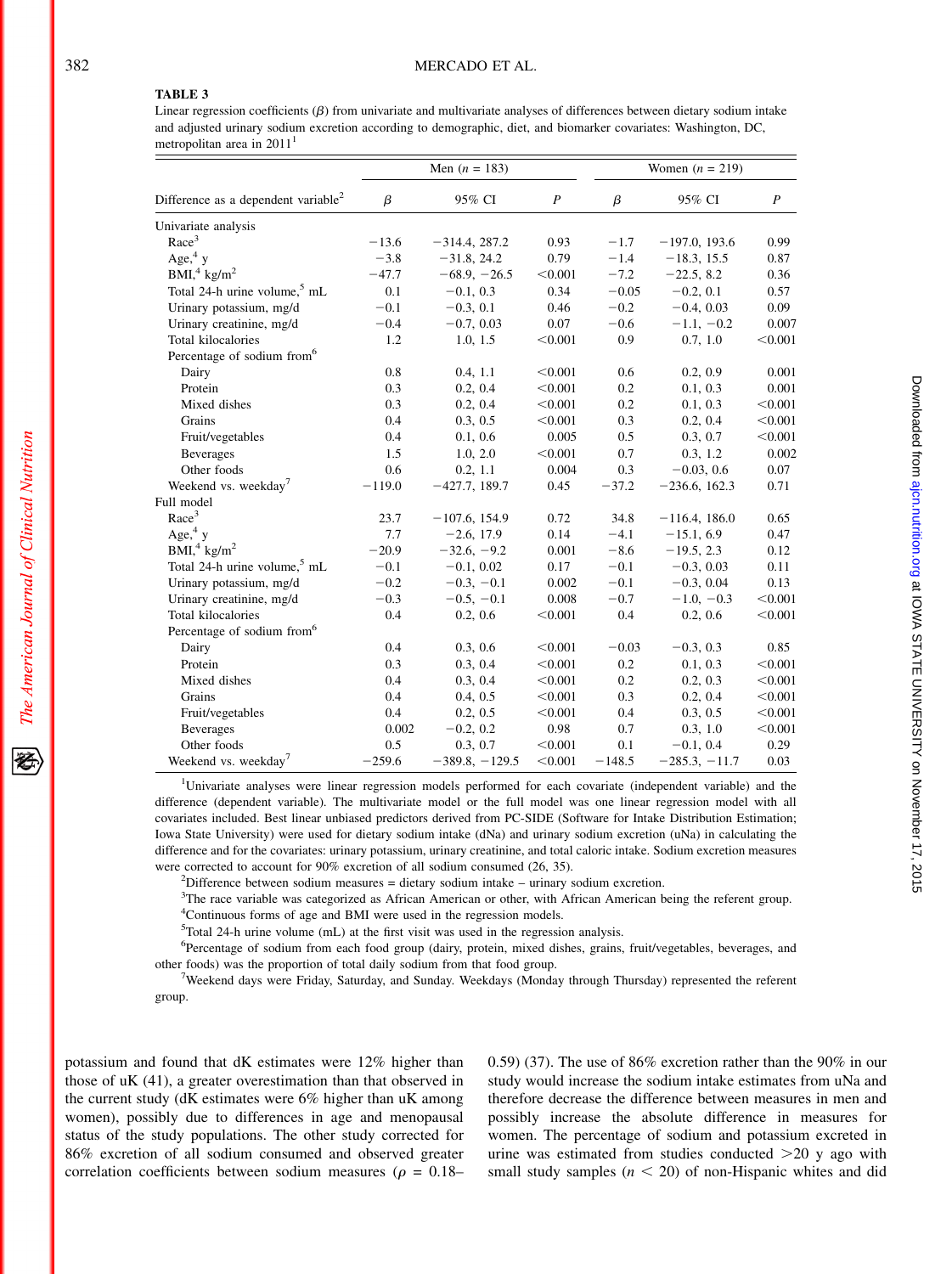# TABLE 4

The American Journal of Clinical Nutrition

Linear regression coefficients  $(\beta)$  from univariate and multivariate analyses of differences between dietary potassium intake and urinary potassium excretion according to demographic, diet, and biomarker covariates: Washington, DC, metropolitan area in  $2011<sup>1</sup>$ 

|                                                 |          | Men $(n = 183)$     |                  |          | Women $(n = 219)$   |                  |
|-------------------------------------------------|----------|---------------------|------------------|----------|---------------------|------------------|
| Difference as a dependent variable <sup>2</sup> | $\beta$  | 95% CI              | $\boldsymbol{P}$ | $\beta$  | 95% CI              | $\boldsymbol{P}$ |
| Univariate analysis                             |          |                     |                  |          |                     |                  |
| Race <sup>3</sup>                               | $-388.1$ | $-628.6, -147.7$    | 0.002            | $-143.7$ | $-300.0, 12.5$      | 0.07             |
| Age, $4y$                                       | 3.7      | $-18.2, 25.5$       | 0.74             | $-1.1$   | $-15.8, 13.6$       | 0.88             |
| BMI <sup>4</sup> kg/m <sup>2</sup>              | $-19.8$  | $-41.1, 1.4$        | 0.07             | $-4.7$   | $-15.3, 5.9$        | 0.39             |
| Total 24-h urine volume, <sup>5</sup> mL        | $-0.1$   | $-0.3, 0.1$         | 0.27             | 0.02     | $-0.1, 0.2$         | 0.79             |
| Urinary sodium, mg/d                            | $-0.6$   | $-0.9, -0.3$        | < 0.001          | $-0.1$   | $-0.2, 0.03$        | 0.13             |
| Urinary creatinine, mg/d                        | $-0.4$   | $-0.8, -0.1$        | 0.01             | $-0.7$   | $-1.1, -0.4$        | < 0.001          |
| Total kilocalories                              | 0.9      | 0.7, 1.1            | < 0.001          | 0.7      | 0.5, 0.8            | < 0.001          |
| Percentage of potassium from <sup>6</sup>       |          |                     |                  |          |                     |                  |
| Dairy                                           | 0.3      | 0.1, 0.6            | 0.01             | 0.2      | $-0.03, 0.4$        | 0.09             |
| Protein                                         | 0.4      | 0.2, 0.7            | 0.002            | 0.3      | 0.1, 0.5            | 0.01             |
| Mixed dishes                                    | 0.3      | 0.1, 0.5            | 0.002            | 0.2      | 0.1, 0.3            | 0.003            |
| Grains                                          | 0.3      | $-0.03, 0.6$        | 0.07             | 0.4      | $-0.01, 0.7$        | 0.06             |
| Fruit/vegetables                                | 0.2      | 0.01, 0.4           | 0.04             | 0.4      | 0.3, 0.5            | < 0.001          |
| <b>Beverages</b>                                | 0.5      | 0.3, 0.7            | < 0.001          | 0.5      | 0.2, 0.8            | 0.001            |
| Other foods                                     | 0.5      | 0.2, 0.8            | 0.002            | 0.2      | $-0.3, 0.7$         | 0.41             |
| Weekend vs. weekday <sup>7</sup>                | $-19.7$  | $-280.8, 241.3$     | 0.88             | $-75.1$  | $-235.8, 85.5$      | 0.36             |
| Full model                                      |          |                     |                  |          |                     |                  |
| Race <sup>3</sup>                               | $-337.3$ | $-501.8$ , $-172.7$ | < 0.001          | $-234.8$ | $-351.0$ , $-118.5$ | < 0.001          |
| Age, $4y$                                       | $-0.6$   | $-13.7, 12.6$       | 0.93             | $-7.1$   | $-15.9, 1.6$        | 0.11             |
| BMI, 4 kg/m <sup>2</sup>                        | 17.5     | 2.6, 32.5           | 0.02             | 0.3      | $-8.4, 9.0$         | 0.95             |
| Total 24-h urine volume, <sup>5</sup> mL        | 0.0      | $-0.2, 0.1$         | 0.49             | $-0.03$  | $-0.1, 0.1$         | 0.61             |
| Urinary sodium, mg/d                            | $-0.4$   | $-0.6, -0.2$        | < 0.001          | $-0.1$   | $-0.2, 0.03$        | 0.15             |
| Urinary creatinine, mg/d                        | $-0.5$   | $-0.8, -0.3$        | < 0.001          | $-1.0$   | $-1.3, -0.7$        | < 0.001          |
| Total kilocalories                              | 0.6      | 0.3, 0.8            | < 0.001          | 0.5      | 0.3, 0.6            | < 0.001          |
| Percentage of potassium from <sup>6</sup>       |          |                     |                  |          |                     |                  |
| Dairy                                           | 0.3      | 0.1, 0.4            | 0.01             | 0.1      | $-0.05, 0.2$        | 0.22             |
| Protein                                         | 0.3      | 0.2, 0.5            | < 0.001          | 0.2      | $-0.04, 0.3$        | 0.11             |
| Mixed dishes                                    | 0.3      | 0.1, 0.5            | 0.003            | 0.2      | 0.1, 0.3            | 0.004            |
| Grains                                          | 0.03     | $-0.3, 0.3$         | 0.86             | 0.05     | $-0.2, 0.3$         | 0.66             |
| Fruit/vegetables                                | 0.1      | $-0.02, 0.2$        | 0.09             | 0.3      | 0.2, 0.4            | < 0.001          |
| <b>Beverages</b>                                | 0.3      | 0.1, 0.5            | 0.002            | 0.3      | 0.1, 0.4            | 0.003            |
| Other foods                                     | 0.4      | 0.2, 0.6            | < 0.001          | 0.2      | $-0.1, 0.4$         | 0.25             |
| Weekend vs. weekday <sup>7</sup>                | $-64.8$  | $-228.1, 98.5$      | 0.43             | $-54.3$  | $-161.0, 52.4$      | 0.32             |

<sup>1</sup>Univariate analyses were linear regression models performed for each covariate (independent variable) and the difference (dependent variable). The multivariate model or the full model was one linear regression model with all covariates included. Best linear unbiased predictors derived from PC-SIDE (Software for Intake Distribution Estimation; Iowa State University) were used for dietary potassium intake (dK) and urinary potassium excretion (uK) in calculating the difference and for the covariates: urinary sodium, urinary creatinine, and total caloric intake. <sup>2</sup>

 $<sup>2</sup>Difference between potassium measures = dietary potassium intake - urinary potassium exercise.$ </sup>

<sup>3</sup>The race variable was categorized as African American or other, with African American being the referent group. 4 Continuous forms of age and BMI were used in the regression models.

5 Total 24-h urine volume (mL) at the first visit was used in the regression analysis.

<sup>6</sup>Percentage of potassium from each food group (dairy, protein, mixed dishes, grains, fruit/vegetables, beverages, and other foods) was the proportion of total daily potassium from that food group.

<sup>7</sup>Weekend days were Friday, Saturday, and Sunday. Weekdays (Monday through Thursday) represented the referent group.

not investigate potential differences in excretion between sex, race, and BMI groups (25, 26, 35). Aside from the adjustment factors used, differences in age, race, and education of participants could explain some of the differences observed between this study and the study by Rhodes et al (36).

We found the difference between sodium and potassium estimates to be greater in men than in women and in those with a normal BMI compared with overweight or obese participants.

Possible explanations for these findings include measurement error in dietary or urine collection and physiologic reasons. Dietary measurement error reflects potential inaccuracy of the nutrient database used in this study to capture sodium or potassium contents of foods consumed by the participants and differential misreporting of dietary intake by sex and BMI. Although the nutrient database used was the most up-to-date one available at the time of the study, the percentages of sodium or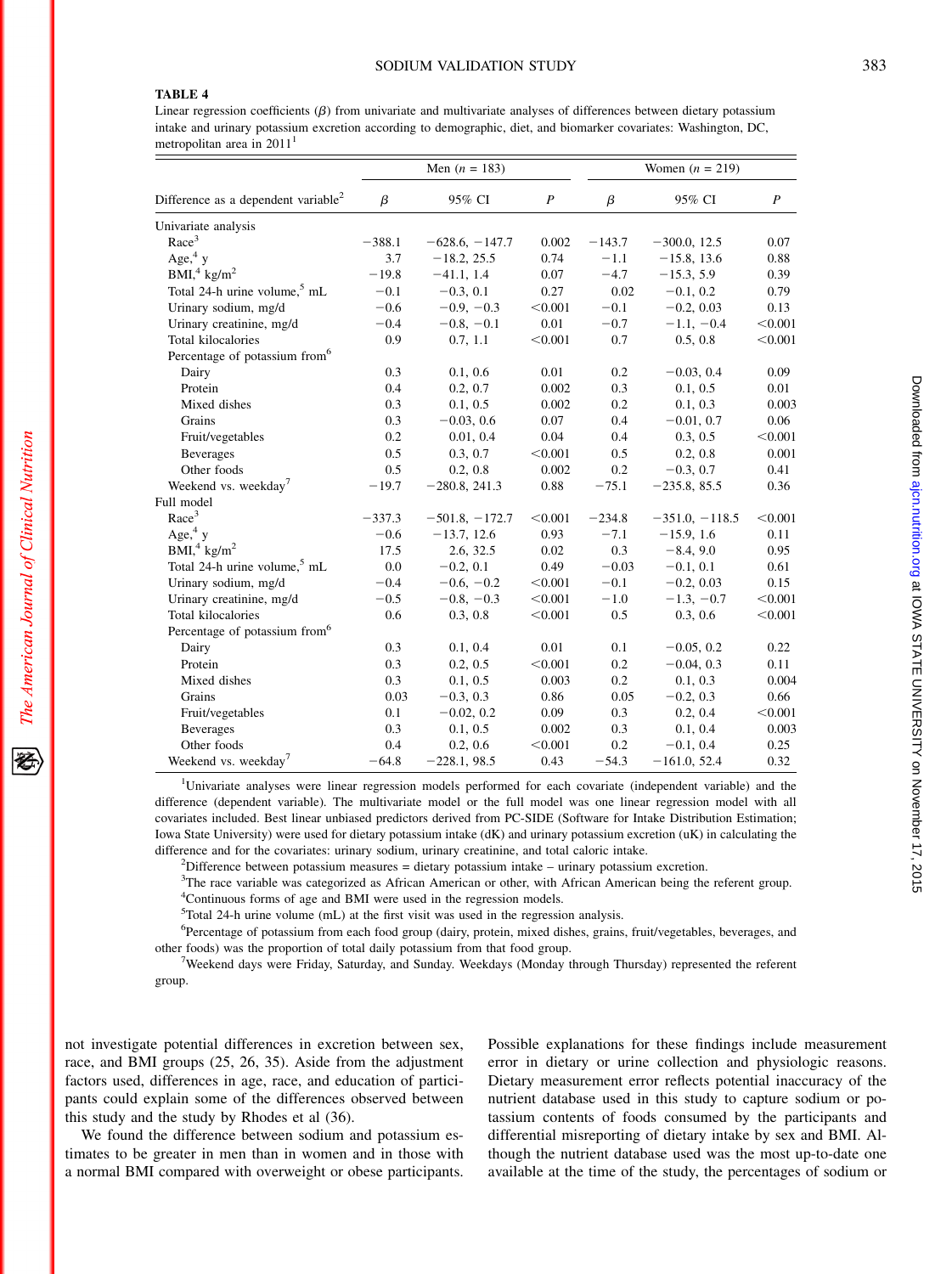potassium from most of the 7 food groups considered in this study were significantly associated with the difference between measures. Because the source of each food (grocery store, restaurant, fast food, etc.) is not always considered in estimating the sodium content of each food in the nutrient database and  $\sim 60\%$  of the sodium and 65% of potassium consumed by these participants were from foods purchased at the grocery store, it is possible that many of the foods were prepared at home or contained less sodium than the estimated amount. In addition, differential misreporting of dietary intake has been found by sex and BMI, with women more accurately reporting total dietary intake than men and overweight and obese participants more often underreporting intake compared with those with a normal BMI (14, 36). This may explain why men showed a much greater difference between measures than did women and the directionality of the difference between BMI categories.

It is also possible that the 24-h urine collections were incomplete, because it is very difficult to collect all urine in a 24-h period and we relied on self-report of urine collection completion from participants. When considering total 24-h urine volume and urinary creatinine as proxies for assessing completeness of 24-h urine collections, urinary creatinine was associated with the difference between sodium as well as potassium measures after adjustment for covariates (Tables 3 and 4). It is possible that we observed better agreement between measures in overweight and obese women because they are more likely to underreport diet along with the potential of incomplete urine collections. However, it is important to note that in our sensitivity analysis the results did not change after excluding those with potentially incomplete urine collections based on creatinine concentrations or when excluding those who reported missing any partial or whole voids.

A physiologic possibility that may explain some of the findings is the potential amount of sodium that could have been lost in sweat. Estimates of the amount of sodium excreted in urine and how much could be lost in sweat are variable (43, 44). A study reported that as much as 33–57% of sodium consumed could be lost in sweat, depending on climate and amount of physical activity (45). This study was conducted during the summer months in the Washington, DC, metropolitan area and a greater than anticipated proportion of sodium could have been lost in sweat, possibly explaining why dNa was greater than uNa. In addition, men and those with a normal BMI in this study might have been more physically active because of occupation or lifestyle than women and those who were overweight or obese (46), accounting for the greater difference between sodium measures observed in these subgroups. Furthermore, differences in the excretion of uK between racial groups were previously documented (47–49), yet differential correction factors for the percentage of extrarenal potassium loss have not been estimated, and in this study we used the same correction factor of 77% of potassium consumed is excreted in urine for all participants.

This study is subject to some limitations. First, dietary recall measured the diet for the same 24-h period during which urine was collected. Because the half-life of sodium in the body is  $\sim$  24 h (50, 51) and is 16 d for potassium (52), the urinary sodium and potassium collected in this study may not be representative of the dietary sodium measured because measures do not correspond to the same reference period. Furthermore, participants may have changed their eating and drinking patterns during the

measurement period because they knew that their diet and urine would be assessed. Our method attempted to address these issues by calculating usual estimates and only using those assessments. However, the correlation coefficients and mean differences between measures were not greatly different when considering only 1-d measures as opposed to the usual sodium estimates (Supplemental Table 1). On average, correlations and mean differences did not differ greatly between the usual estimates and the 1-d values. Another limitation is the number of repeated measures in this study, which was less than that required to accurately estimate individual intakes. Studies show that  $\geq$ 4 repeated measures are needed to capture individual intake estimates (53). Furthermore, a recent study reported that even at a constant sodium intake, individual day-to-day variability in uNa was large and a 24-h urine collection may not accurately estimate dNa at the individual level (43). Therefore, individual correlations between sodium measures were low due to attenuation that was attributable to measurement error. Also, data on potential confounders for the difference between diet and urine measures, such as physical activity, education attainment, or income, were not collected or considered in this study. In addition, the difference between measures is potentially larger than what was observed in this study due to the unmeasured dietary use of sodium and potassium from supplements or use of salt added at the table. Finally, measurement error from both 24-h dietary recall and urine collection could have influenced the results of this study in other ways.

Strengths of the current study include a racially diverse sample of young adults; the estimation of usual sodium and potassium measures by nutrient distribution estimation software (PC-SIDE), accounting for non-normal distributions and within-person variability in intake; and investigation of factors associated with the difference between sodium and potassium measures through regression modeling. Contrary to previous studies, self-reported sodium and potassium intakes from 24-h dietary recalls were higher than intakes estimated from excretion. Although individual correlations between measures were low, at the population level intake estimates from 24-h dietary recall and urine collection did not differ significantly for women. Although more research is needed to understand differences in measures of sodium and potassium intakes among young adults, future studies should consider stratifying their findings by sex and BMI when assessing sodium consumption as an exposure as well as by race for potassium consumption investigations or include these factors in calibration equations to estimate sodium and potassium intake.

The authors' responsibilities were as follows—CIM, MEC, ALV, C-YW, CML, AJM, DGR, and ALC: designed the study; MEC, C-YW, and CML: designed the sodium calibration study; C-YW: conducted the sodium calibration study research; AJM and DGR: provided essential nutritional coding for dietary data; ALC: provided statistical guidance for this study; and CIM: analyzed the data, wrote the manuscript, and has primary responsibility for the final content. All of the authors read, reviewed, and approved the final manuscript. None of the authors had a conflict of interest.

#### **REFERENCES**

1. Polonia J, Maldonado J, Ramos R, Bertoquini S, Duro M, Almeida C, Ferreira J, Barbosa L, Silva JA, Martins L. Estimation of salt intake by urinary sodium excretion in a Portuguese adult population and its relationship to arterial stiffness. Rev Port Cardiol 2006;25(9):801–17.

犵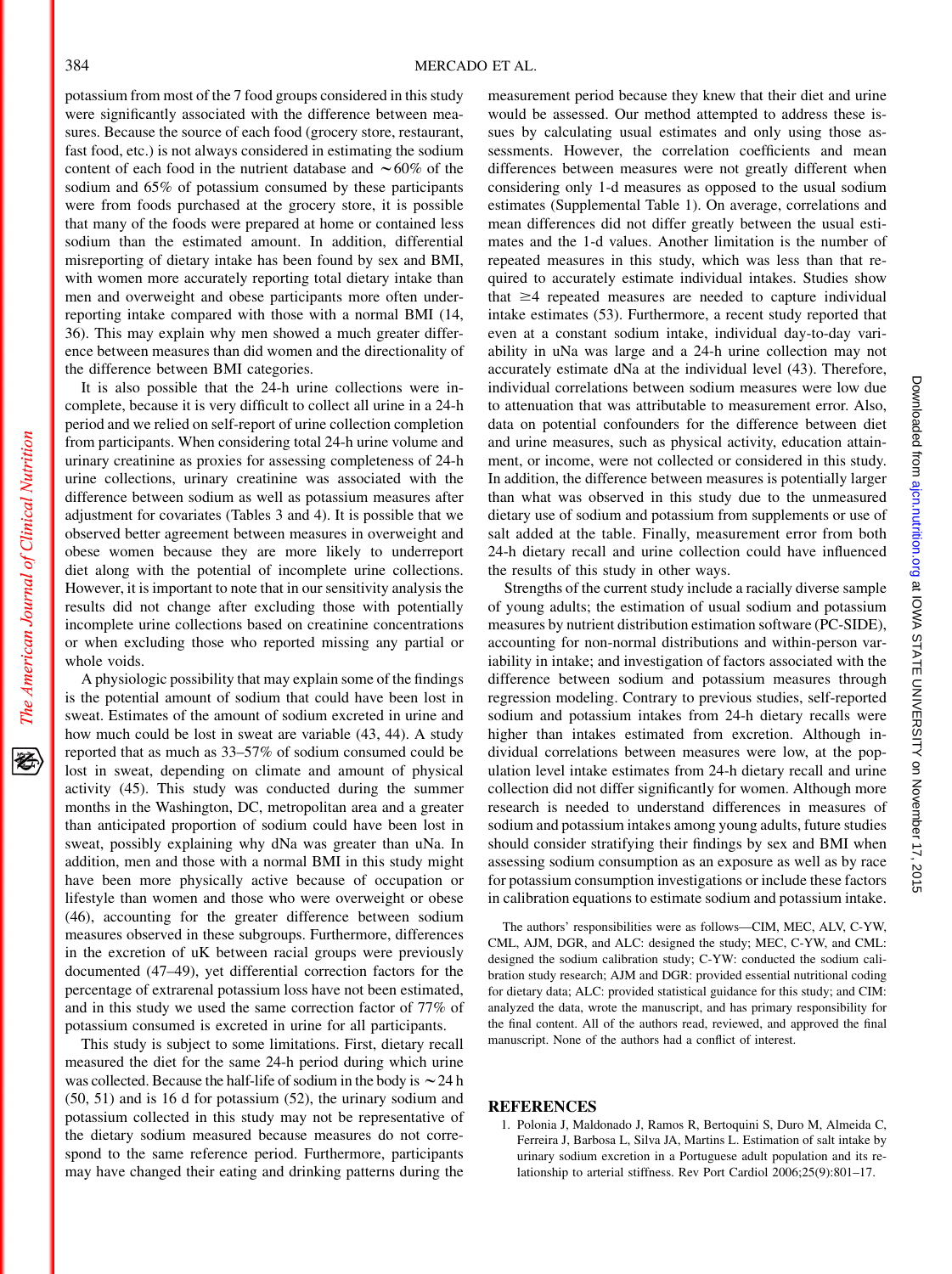- 2. Kwok TC, Chan TY, Woo J. Relationship of urinary sodium/potassium excretion and calcium intake to blood pressure and prevalence of hypertension among older Chinese vegetarians. Eur J Clin Nutr 2003;57: 299–304.
- 3. Blackwood AM, Sagnella GA, Cook DG, Cappuccio FP. Urinary calcium excretion, sodium intake and blood pressure in a multi-ethnic population: results of the Wandsworth Heart and Stroke Study. J Hum Hypertens 2001;15:229–37.
- 4. Liu L, Ikeda K, Yamori Y. Twenty-four hour urinary sodium and 3 methylhistidine excretion in relation to blood pressure in Chinese: results from the China-Japan cooperative research for the WHO-CARDIAC study. Hypertens Res 2000;23(2):151–7.
- 5. Institute of Medicine. Dietary Reference Intakes for water, potassium, sodium, chloride, and sulfate. Washington, DC: The National Academies Press; 2005.
- 6. Thijssen S, Kitzler TM, Levin NW. Salt: its role in chronic kidney disease. J Ren Nutr 2008;18(1):18–26.
- 7. Cook NR, Appel LJ, Whelton PK. Lower levels of sodium intake and reduced cardiovascular risk. Circulation 2014;129:981–9.
- 8. Aburto NJ, Hanson S, Gutierrez H, Hooper L, Elliott P, Cappuccio FP. Effect of increased potassium intake on cardiovascular risk factors and disease: systematic review and meta-analyses. BMJ 2013;346:f1378.
- 9. D'Elia L, Barba G, Cappuccio FP, Strazzullo P. Potassium intake, stroke, and cardiovascular disease a meta-analysis of prospective studies. J Am Coll Cardiol 2011;57:1210–9.
- 10. D'Elia L, Iannotta C, Sabino P, Ippolito R. Potassium-rich diet and risk of stroke: updated meta-analysis. Nutr Metab Cardiovasc Dis 2014;24: 585–7.
- 11. Larsson SC, Orsini N, Wolk A. Dietary potassium intake and risk of stroke: a dose-response meta-analysis of prospective studies. Stroke 2011;42:2746–50.
- 12. Cogswell ME, Zhang Z, Carriquiry AL, Gunn JP, Kuklina EV, Saydah SH, Yang Q, Moshfegh AJ. Sodium and potassium intakes among US adults: NHANES 2003-2008. Am J Clin Nutr 2012;96:647–57.
- 13. USDA. Dietary guidelines for Americans, 2010. 7th ed. Washington, DC: U.S. Government Printing Office; 2010.
- 14. Moshfegh AJ, Rhodes DG, Baer DJ, Murayi T, Clemens JC, Rumpler WV, Paul DR, Sebastian RS, Kuczynski KJ, Ingwersen LA, et al. The US Department of Agriculture Automated Multiple-Pass Method reduces bias in the collection of energy intakes. Am J Clin Nutr 2008;88:324–32.
- 15. Espeland MA, Kumanyika S, Wilson AC, Reboussin DM, Easter L, Self M, Robertson J, Brown WM, McFarlane M; TONE Cooperative Research Group. Statistical issues in analyzing 24-hour dietary recall and 24-hour urine collection data for sodium and potassium intakes. Am J Epidemiol 2001;153:996–1006.
- 16. Bentley B. A review of methods to measure dietary sodium intake. J Cardiovasc Nurs 2006;21:63–7.
- 17. Caggiula AW, Wing RR, Nowalk MP, Milas NC, Lee S, Langford H. The measurement of sodium and potassium intake. Am J Clin Nutr 1985;42:391–8.
- 18. Charlton KE, Steyn K, Levitt NS, Jonathan D, Zulu JV, Nel JH. Development and validation of a short questionnaire to assess sodium intake. Public Health Nutr 2008;11:83–94.
- 19. Kang SS, Kang EH, Kim SO, Lee MS, Hong CD, Kim SB. Use of mean spot urine sodium concentrations to estimate daily sodium intake in patients with chronic kidney disease. Nutrition 2012;28:256–61.
- 20. Leiba A, Vald A, Peleg E, Shamiss A, Grossman E. Does dietary recall adequately assess sodium, potassium, and calcium intake in hypertensive patients? Nutrition 2005;21:462–6.
- 21. Reinivuo H, Valsta LM, Laatikainen T, Tuomilehto J, Pietinen P. Sodium in the Finnish diet: II trends in dietary sodium intake and comparison between intake and 24-h excretion of sodium. Eur J Clin Nutr 2006;60:1160–7.
- 22. Bokhof B, Buyken AE, Dogan C, Karaboga A, Kaiser J, Sonntag A, Kroke A. Validation of protein and potassium intakes assessed from 24 h recalls against levels estimated from 24 h urine samples in children and adolescents of Turkish descent living in Germany: results from the EVET! Study. Public Health Nutr 2012;15:640–7.
- 23. Crispim SP, de Vries JH, Geelen A, Souverein OW, Hulshof PJ, Lafay L, Rousseau AS, Lillegaard IT, Andersen LF, Huybrechts I, et al. Two non-consecutive 24 h recalls using EPIC-Soft software are sufficiently valid for comparing protein and potassium intake between five European centres—results from the European Food Consumption Validation (EFCOVAL) Study. Br J Nutr 2011;105:447–58.
- 24. Wang CY, Cogswell ME, Loria CM, Chen TC, Pfeiffer CM, Swanson CA, Caldwell KL, Perrine CG, Carriquiry AL, Liu K, et al. Urinary excretion of sodium, potassium, and chloride, but not iodine, varies by timing of collection in a 24-hour calibration study. J Nutr 2013;143(8): 1276–82.
- 25. Holbrook JT, Patterson KY, Bodner JE, Douglas LW, Veillon C, Kelsay JL, Mertz W, Smith JC Jr. Sodium and potassium intake and balance in adults consuming self-selected diets. Am J Clin Nutr 1984;40:786–93.
- 26. Loria CM, Obarzanek E, Ernst ND. Choose and prepare foods with less salt: dietary advice for all Americans. J Nutr 2001;131(Suppl): 536S–51S.
- 27. Mickelsen O, Makdani D, Gill JL, Frank RL. Sodium and potassium intakes and excretions of normal men consuming sodium chloride or a 1:1 mixture of sodium and potassium chlorides. Am J Clin Nutr 1977; 30:2033–40.
- 28. Clark AJ, Mossholder S. Sodium and potassium intake measurements: dietary methodology problems. Am J Clin Nutr 1986;43:470–6.
- 29. Tasevska N, Runswick SA, Bingham SA. Urinary potassium is as reliable as urinary nitrogen for use as a recovery biomarker in dietary studies of free living individuals. J Nutr 2006;136:1334–40.
- 30. Ahuja JKA, Montville JB, Omolewa-Tomobi G, Heendeniya KY, Martin CL, Steinfeldt LC, Anand J, Adler ME, LaComb RP, Moshfegh AJ. USDA Food and Nutrient Database for Dietary Studies, 5.0. Beltsville (MD): USDA, Agricultural Research Service, Food Surveys Research Group; 2012.
- 31. Carriquiry AL. Estimation of usual intake distributions of nutrients and foods. J Nutr 2003;133(Suppl):601S–8S.
- 32. Carriquiry AL, Camano-Garcia G. Evaluation of dietary intake data using the tolerable upper intake levels. J Nutr 2006;136(Suppl): 507S–13S.
- 33. Joossens JV, Geboers J. Monitoring salt intake of the population: methodological considerations. In: De Backer GG, Pedoe HT, Ducimetiere P, editors. Surveillance of the dietary habits of the population with regard to cardiovascular diseases, EURONUT report 2. Wageningen (The Netherlands): Department of Human Nutrition, Agricultural University; 1984. p. 61–73.
- 34. Mage DT, Allen RH, Kodali A. Creatinine corrections for estimating children's and adult's pesticide intake doses in equilibrium with urinary pesticide and creatinine concentrations. J Expo Sci Environ Epidemiol 2008;18:360–8.
- 35. Institute of Medicine. Dietary Reference Intakes for water, potassium, sodium, chloride, and sulfate. Washington, DC: The National Academies Press; 2005.
- 36. Johansson G, Akesson A, Berglund M, Nermell B, Vahter M. Validation with biological markers for food intake of a dietary assessment method used by Swedish women with three different dietary preferences. Public Health Nutr 1998;1:199–206.
- 37. Rhodes DG, Murayi T, Clemens JC, Baer DJ, Sebastian RS, Moshfegh AJ. The USDA Automated Multiple-Pass Method accurately assesses population sodium intakes. Am J Clin Nutr 2013;97:958–64.
- 38. Day N, McKeown N, Wong M, Welch A, Bingham S. Epidemiological assessment of diet: a comparison of a 7-day diary with a food frequency questionnaire using urinary markers of nitrogen, potassium and sodium. Int J Epidemiol 2001;30:309–17.
- 39. Charlton KE, Steyn K, Levitt NS, Zulu JV, Jonathan D, Veldman FJ, Nel JH. Ethnic differences in intake and excretion of sodium, potassium, calcium and magnesium in South Africans. Eur J Cardiovasc Prev Rehabil 2005;12:355–62.
- 40. Freisling H, van Bakel MM, Biessy C, May AM, Byrnes G, Norat T, Rinaldi S, Santucci de Magistris M, Grioni S, Bueno-de-Mesquita HB, et al. Dietary reporting errors on 24 h recalls and dietary questionnaires are associated with BMI across six European countries as evaluated with recovery biomarkers for protein and potassium intake. Br J Nutr 2012;107:910–20.
- 41. Huang Y, Van Horn L, Tinker LF, Neuhouser ML, Carbone L, Mossavar-Rahmani Y, Thomas F, Prentice RL. Measurement error corrected sodium and potassium intake estimation using 24-hour urinary excretion. Hypertension 2014;63:238–44.
- 42. Rumpler WV, Kramer M, Rhodes DG, Moshfegh AJ, Paul DR. Identifying sources of reporting error using measured food intake. Eur J Clin Nutr 2008;62:544–52.
- 43. Ortiz-Melo D, Coffman TM. A trip to inner space: insights into salt balance from cosmonauts. Cell Metab 2013;17:1–2.

经